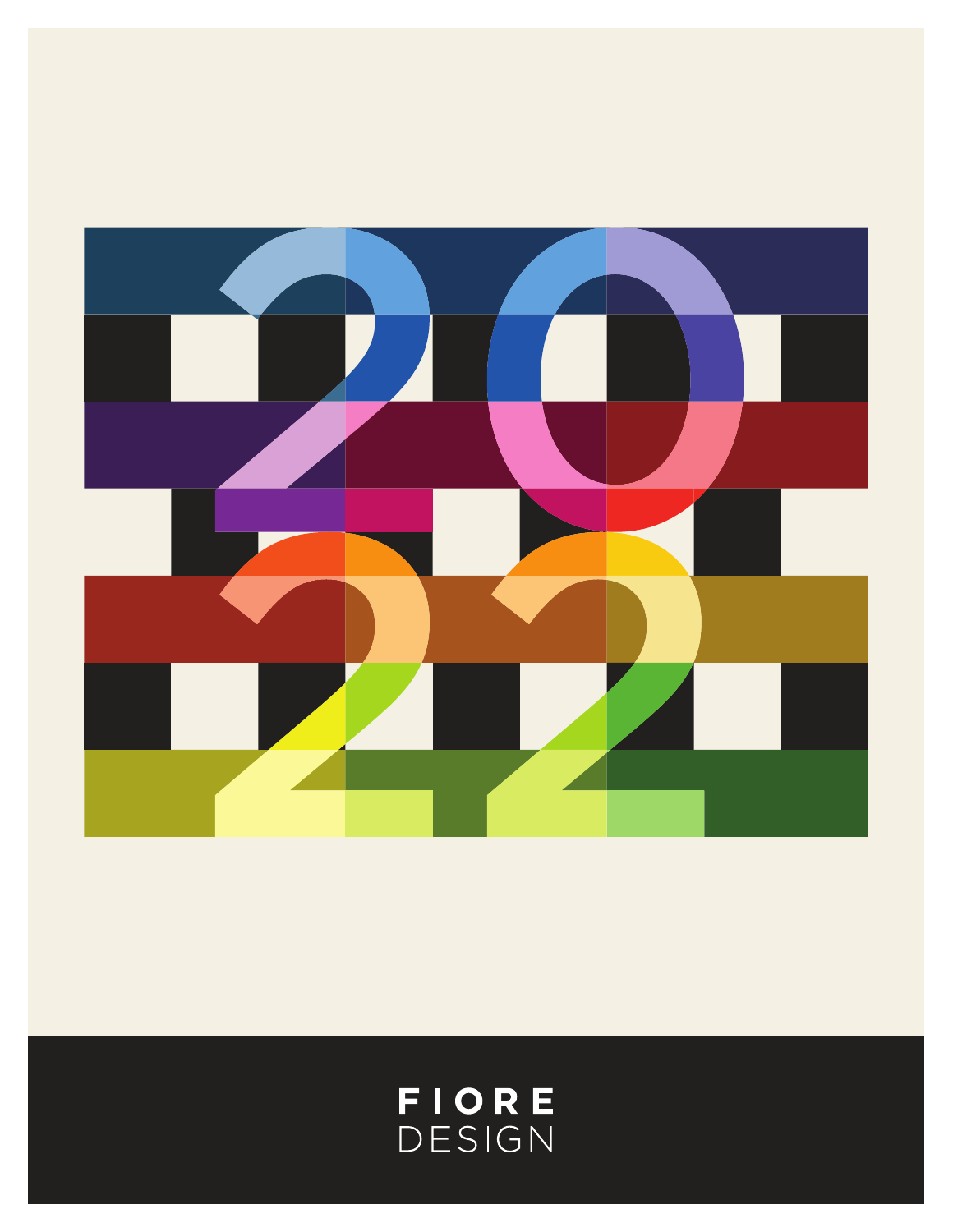

#### **JANUARY 2022**

| <b>SUN</b>     | <b>MON</b>                    | <b>TUE</b>              | <b>WED</b> | <b>THU</b> | <b>FRI</b> | <b>SAT</b>     |
|----------------|-------------------------------|-------------------------|------------|------------|------------|----------------|
| 26             | 27                            | 28                      | 29         | 30         | 31         | 1              |
|                |                               |                         |            |            |            | New Year's Day |
| $\overline{2}$ | $\overline{\mathbf{3}}$       | $\overline{\mathbf{4}}$ | 5          | 6          | 7          | 8              |
|                |                               |                         |            |            |            |                |
| 9              | 10                            | 11                      | 12         | 13         | 14         | 15             |
|                |                               |                         |            |            |            |                |
| 16             | 17                            | 18                      | 19         | 20         | 21         | 22             |
|                | Martin Luther<br>King Jr. Day |                         |            |            |            |                |
| 23             | 24                            | 25                      | 26         | 27         | 28         | 29             |
| 30             | 31                            |                         |            |            |            |                |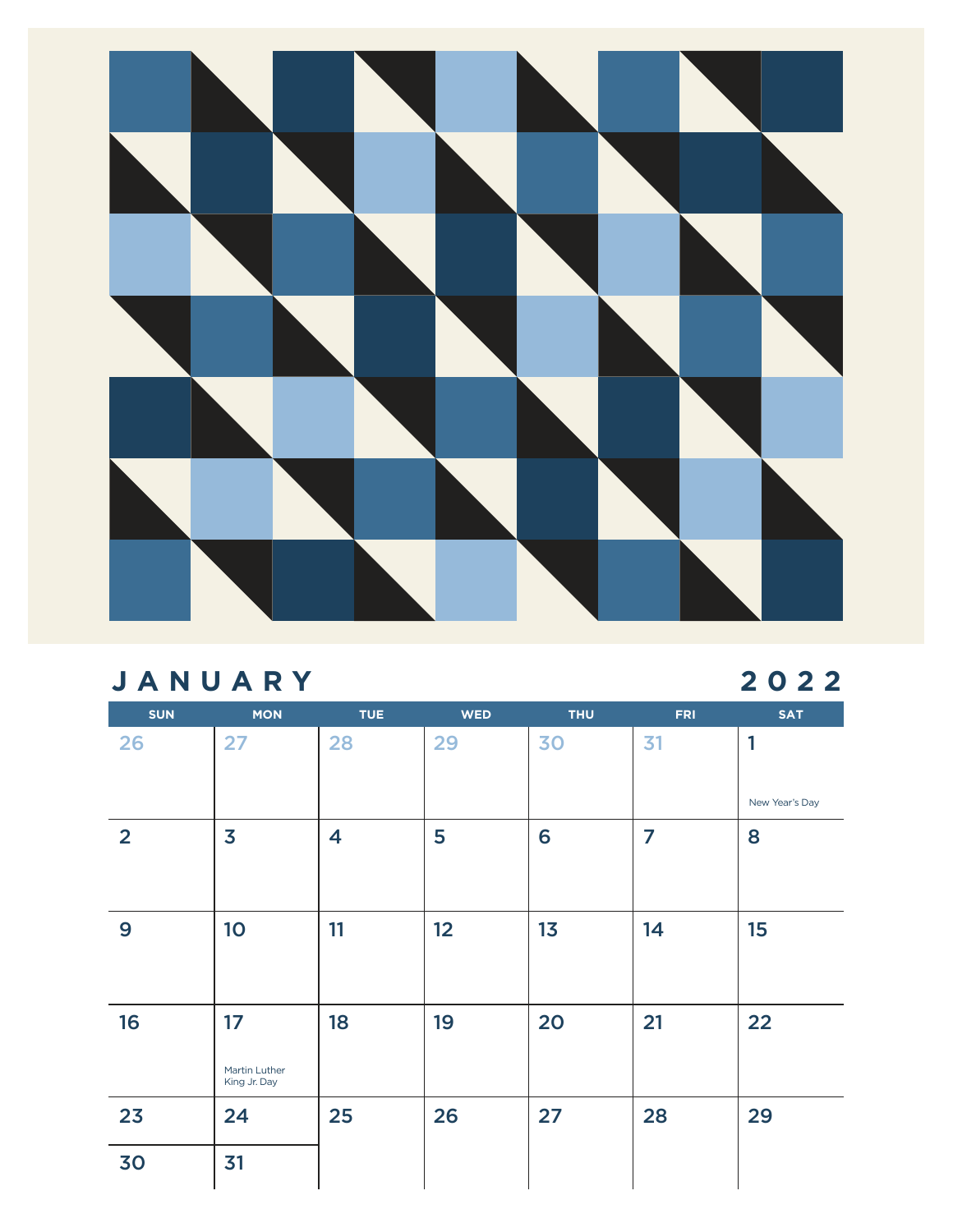# I  $\blacksquare$

#### **FEBRUARY 2022**

| <b>SUN</b> | <b>MON</b>      | TUE | <b>WED</b>     | <b>THU</b>              | <b>FRI</b> | <b>SAT</b> |
|------------|-----------------|-----|----------------|-------------------------|------------|------------|
| 30         | 31              | 1   | $\overline{2}$ | $\overline{\mathbf{3}}$ | 4          | 5          |
|            |                 |     |                |                         |            |            |
| 6          | $\overline{7}$  | 8   | 9              | 10                      | 11         | 12         |
|            |                 |     |                |                         |            |            |
| 13         | 14              | 15  | 16             | 17                      | 18         | 19         |
|            | Valentine's Day |     |                |                         |            |            |
| 20         | 21              | 22  | 23             | 24                      | 25         | 26         |
|            | Presidents' Day |     |                |                         |            |            |
| 27         | 28              | 1   | $\overline{2}$ | $\overline{\mathbf{3}}$ | 4          | 5          |
|            |                 |     |                |                         |            |            |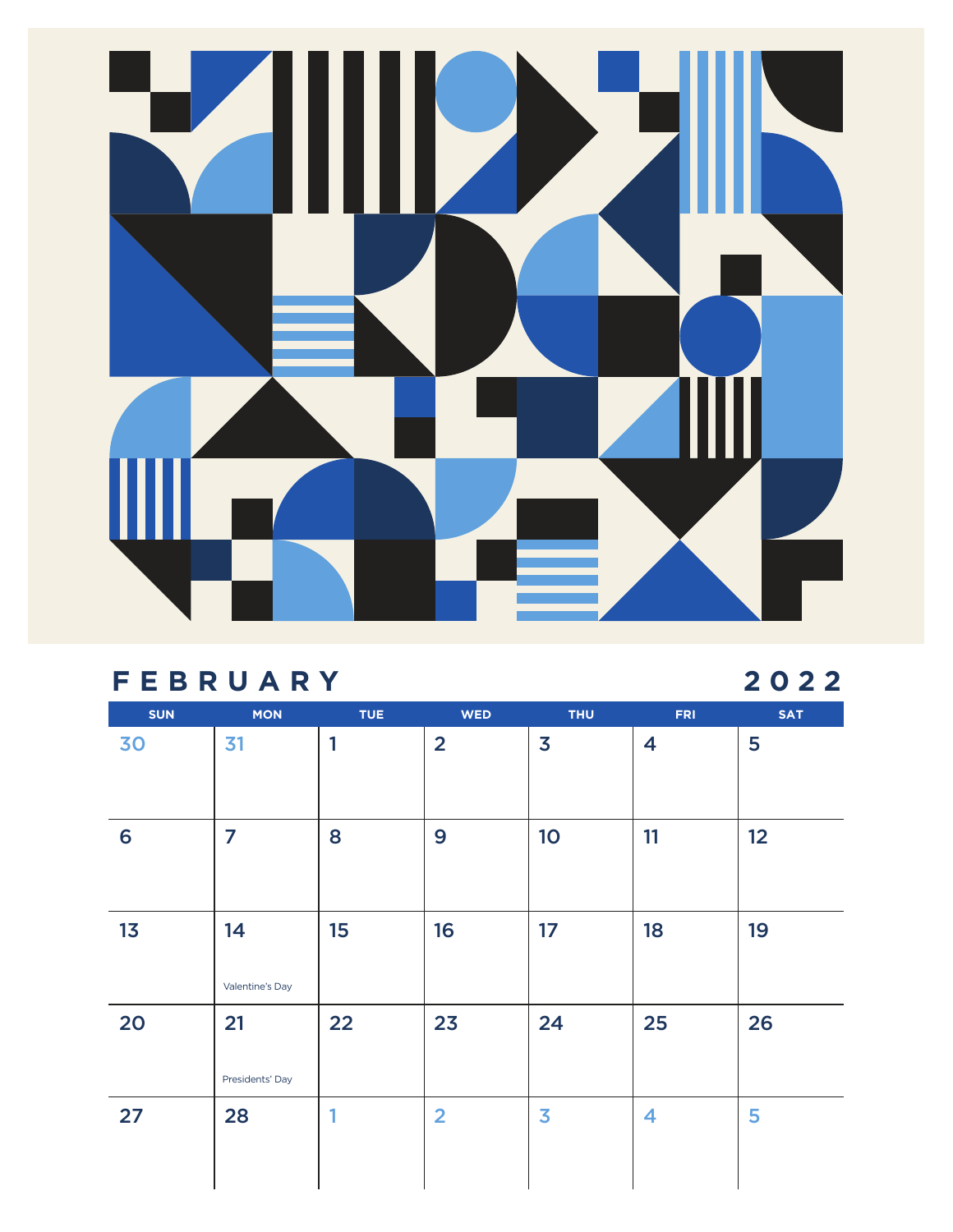

#### **MARCH 2022**

| <b>SUN</b>                                  | <b>MON</b>     | <b>TUE</b> | <b>WED</b>     | <b>THU</b>              | <b>FRI</b> | <b>SAT</b>     |
|---------------------------------------------|----------------|------------|----------------|-------------------------|------------|----------------|
| 27                                          | 28             | 1          | $\overline{2}$ | $\overline{\mathbf{3}}$ | 4          | 5              |
| 6                                           | $\overline{7}$ | 8          | 9              | 10                      | 11         | 12             |
| 13<br>Daylight Saving<br><b>Time Begins</b> | 14             | 15         | 16             | 17<br>St. Patrick's Day | 18         | 19             |
| 20                                          | 21             | 22         | 23             | 24                      | 25         | 26             |
| 27                                          | 28             | 29         | 30             | 31                      | и          | $\overline{2}$ |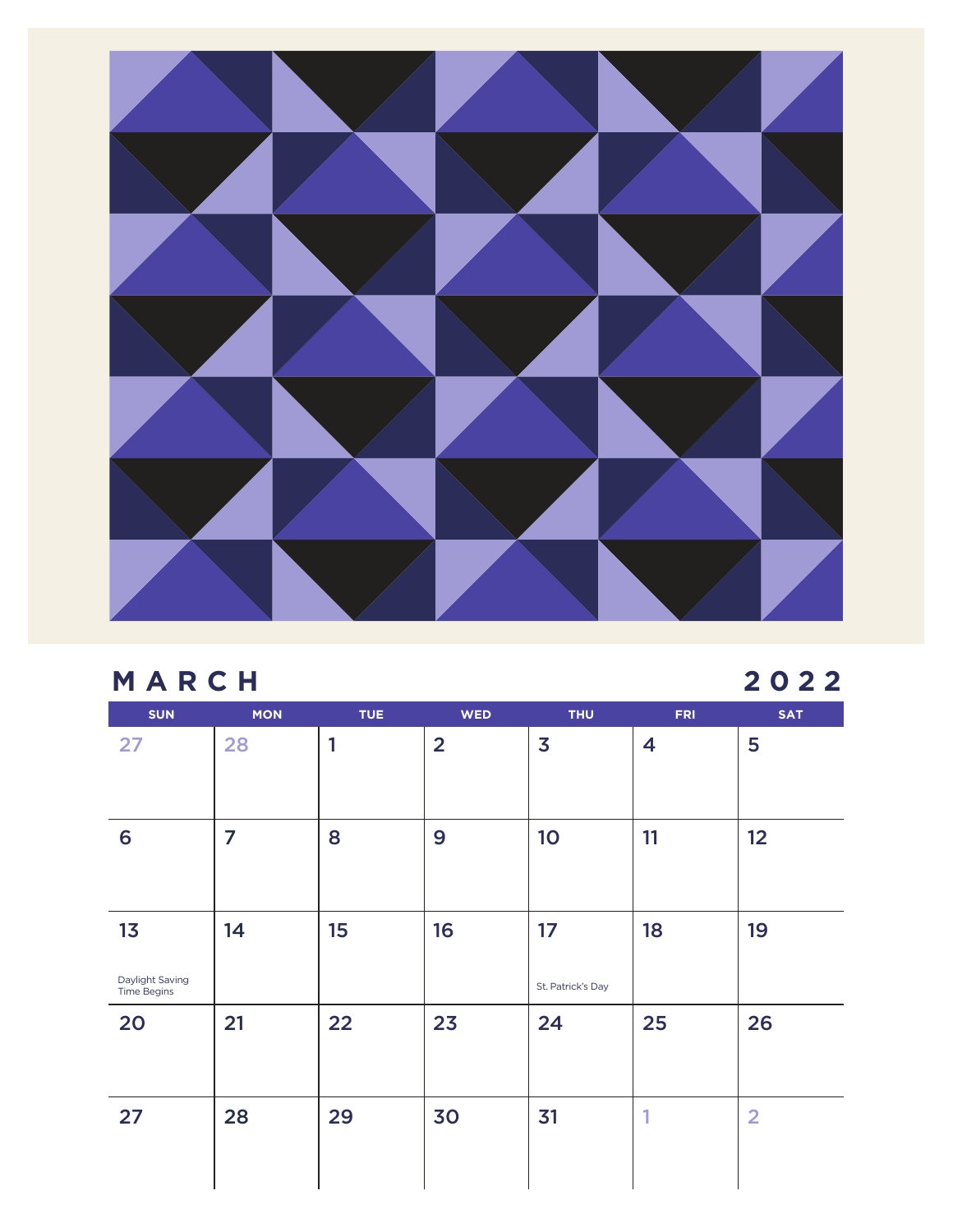

#### **APRIL 2022**

| <b>SUN</b>              | <b>MON</b> | <b>TUE</b> | <b>WED</b> | <b>THU</b>     | <b>FRI</b>              | <b>SAT</b>     |
|-------------------------|------------|------------|------------|----------------|-------------------------|----------------|
| 27                      | 28         | 29         | 30         | 31             | 1                       | $\overline{2}$ |
|                         |            |            |            |                |                         |                |
| $\overline{\mathbf{3}}$ | 4          | 5          | 6          | $\overline{7}$ | 8                       | 9              |
|                         |            |            |            |                |                         |                |
| 10                      | 11         | 12         | 13         | 14             | 15                      | 16             |
|                         |            |            |            |                | Good Friday<br>Passover |                |
| 17                      | 18         | 19         | 20         | 21             | 22                      | 23             |
| Easter                  |            |            |            |                |                         |                |
| 24                      | 25         | 26         | 27         | 28             | 29                      | 30             |
|                         |            |            |            |                |                         |                |
|                         |            |            |            |                |                         |                |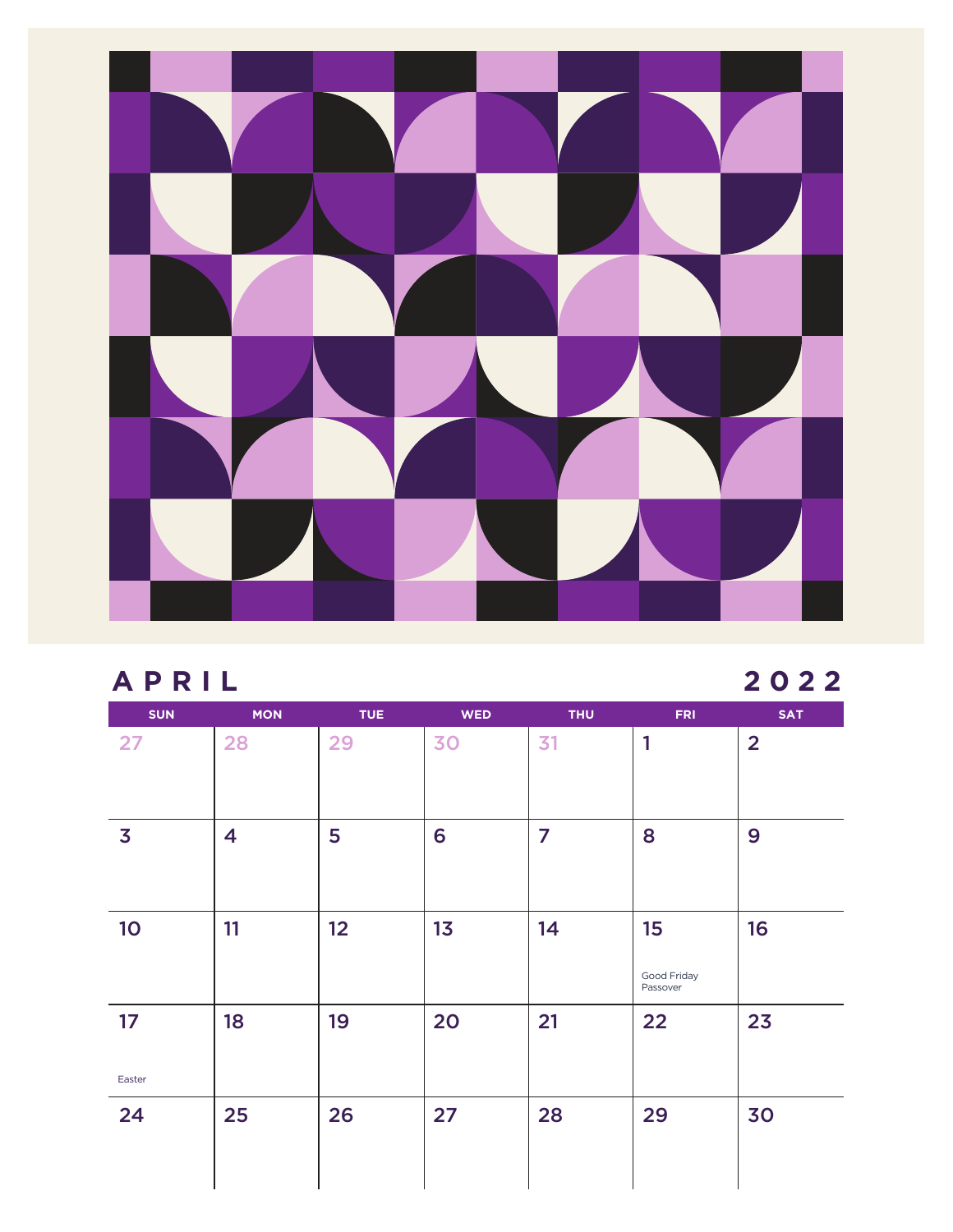

### **MAY 2022**

| <b>SUN</b>   | <b>MON</b>          | <b>TUE</b>              | <b>WED</b> | <b>THU</b>     | <b>FRI</b>              | <b>SAT</b>     |
|--------------|---------------------|-------------------------|------------|----------------|-------------------------|----------------|
| 1            | $\overline{2}$      | $\overline{\mathbf{3}}$ | 4          | 5              | 6                       | $\overline{7}$ |
|              |                     |                         |            |                |                         |                |
|              |                     |                         |            |                |                         |                |
| 8            | 9                   | 10                      | 11         | 12             | 13                      | 14             |
|              |                     |                         |            |                |                         |                |
| Mother's Day |                     |                         |            |                |                         |                |
| 15           | 16                  | 17                      | 18         | 19             | 20                      | 21             |
|              |                     |                         |            |                |                         |                |
|              |                     |                         |            |                |                         |                |
| 22           | 23                  | 24                      | 25         | 26             | 27                      | 28             |
|              |                     |                         |            |                |                         |                |
|              |                     |                         |            |                |                         |                |
| 29           | 30                  | 31                      | 1          | $\overline{2}$ | $\overline{\mathbf{3}}$ | 4              |
|              |                     |                         |            |                |                         |                |
|              | <b>Memorial Day</b> |                         |            |                |                         |                |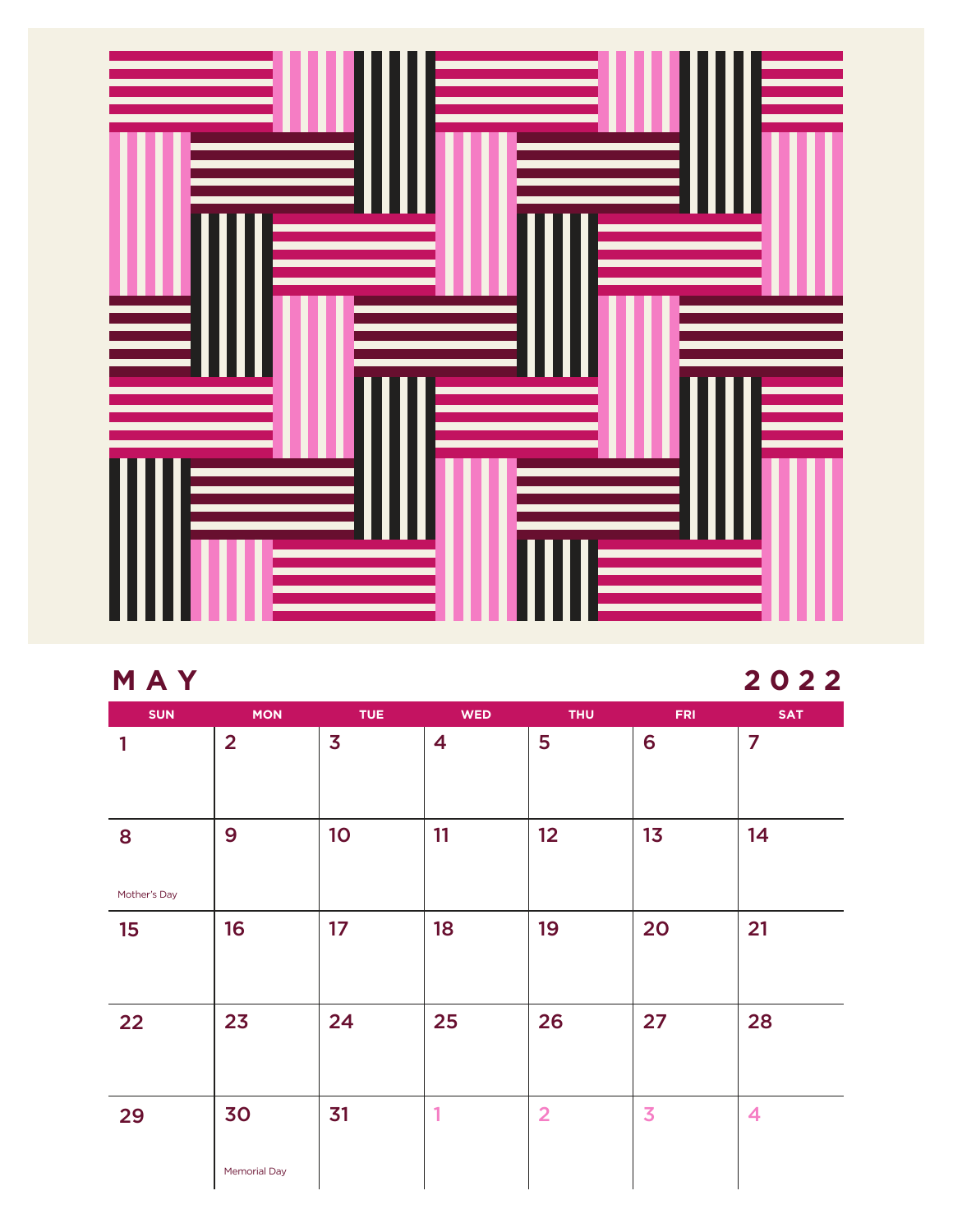

#### **JUNE 2022**

| <b>SUN</b>                 | <b>MON</b> | <b>TUE</b>     | <b>WED</b> | <b>THU</b>     | <b>FRI</b>              | <b>SAT</b>     |
|----------------------------|------------|----------------|------------|----------------|-------------------------|----------------|
| 29                         | 30         | 31             | 1          | $\overline{2}$ | $\overline{\mathbf{3}}$ | 4              |
|                            |            |                |            |                |                         |                |
| $5\phantom{a}$             | 6          | $\overline{7}$ | 8          | 9              | 10                      | 11             |
|                            |            |                |            |                |                         |                |
| 12                         | 13         | 14             | 15         | 16             | 17                      | 18             |
|                            |            | Flag Day       |            |                |                         |                |
| 19                         | 20         | 21             | 22         | 23             | 24                      | 25             |
| Father's Day<br>Juneteenth |            |                |            |                |                         |                |
| 26                         | 27         | 28             | 29         | 30             | 1                       | $\overline{2}$ |
|                            |            |                |            |                |                         |                |
|                            |            |                |            |                |                         |                |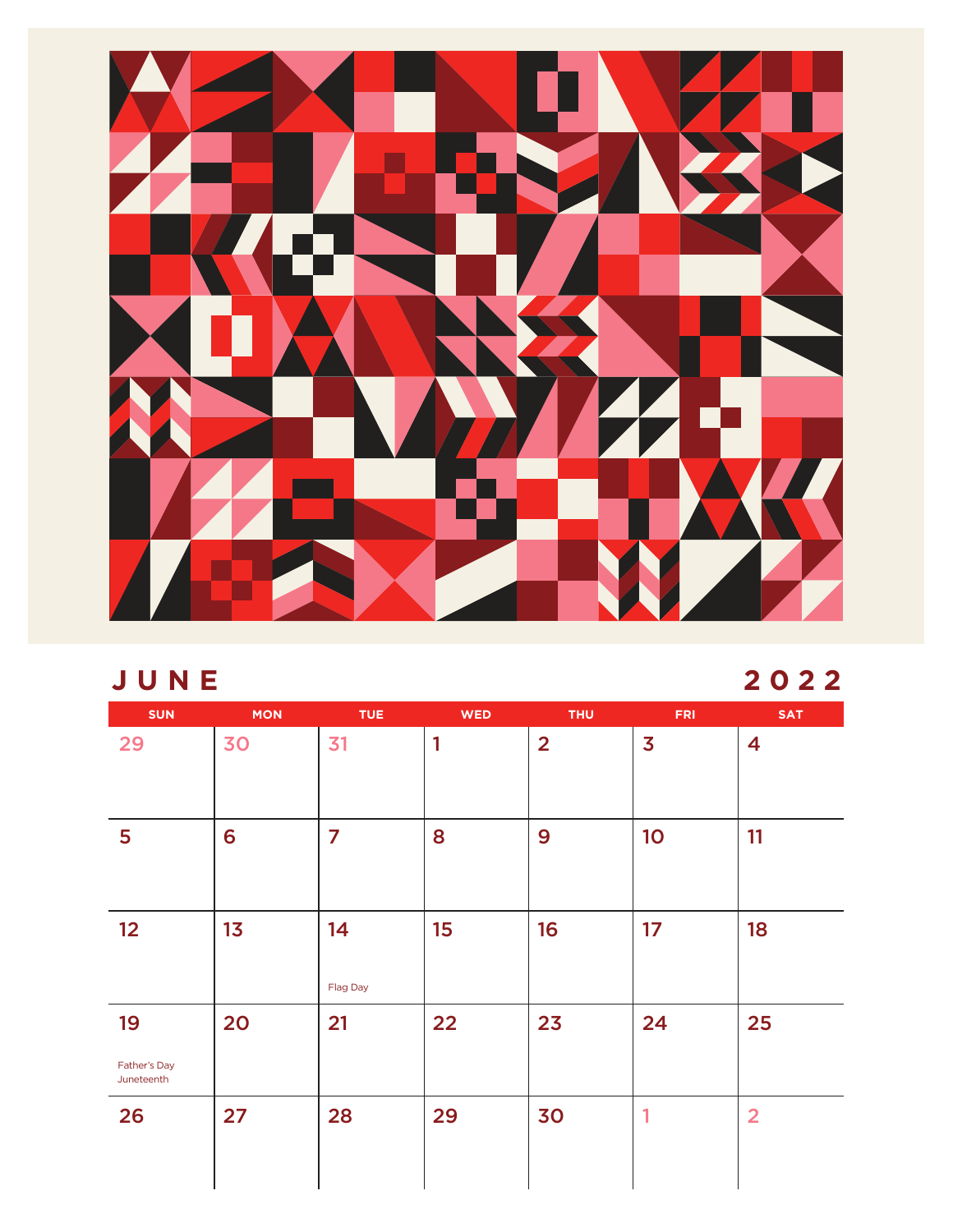

#### **J U LY 2022**

| <b>SUN</b>              | <b>MON</b>                                  | <b>TUE</b> | <b>WED</b> | <b>THU</b>     | <b>FRI</b>   | <b>SAT</b>     |
|-------------------------|---------------------------------------------|------------|------------|----------------|--------------|----------------|
| 26                      | 27                                          | 28         | 29         | 30             | $\mathbf{1}$ | $\overline{2}$ |
| $\overline{\mathbf{3}}$ | $\overline{\mathbf{4}}$<br>Independence Day | 5          | 6          | $\overline{7}$ | 8            | 9              |
| 10                      | 11                                          | 12         | 13         | 14             | 15           | 16             |
| 17                      | 18                                          | 19         | 20         | 21             | 22           | 23             |
| 24                      | 25                                          | 26         | 27         | 28             | 29           | 30             |
| 31                      |                                             |            |            |                |              |                |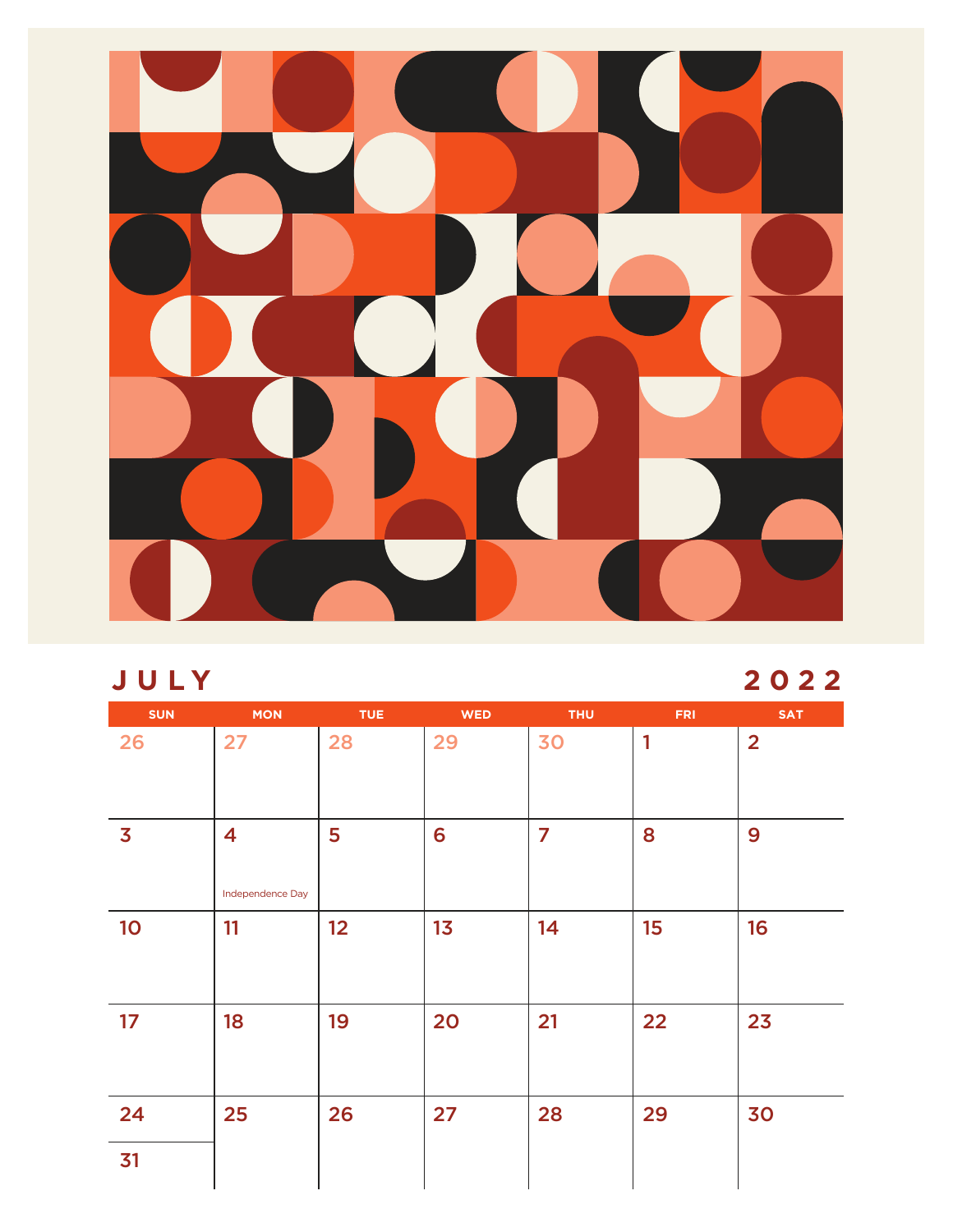

#### **AUGUST 2022**

| <b>SUN</b>     | <b>MON</b> | <b>TUE</b>     | <b>WED</b>              | <b>THU</b>              | <b>FRI</b>     | <b>SAT</b>     |
|----------------|------------|----------------|-------------------------|-------------------------|----------------|----------------|
| 31             | 1          | $\overline{2}$ | $\overline{\mathbf{3}}$ | $\overline{\mathbf{4}}$ | 5              | 6              |
| $\overline{7}$ | 8          | 9              | 10                      | 11                      | 12             | 13             |
| 14             | 15         | 16             | 17                      | 18                      | 19             | 20             |
| 21             | 22         | 23             | 24                      | 25                      | 26             | 27             |
| 28             | 29         | 30             | 31                      | 1                       | $\overline{2}$ | $\overline{3}$ |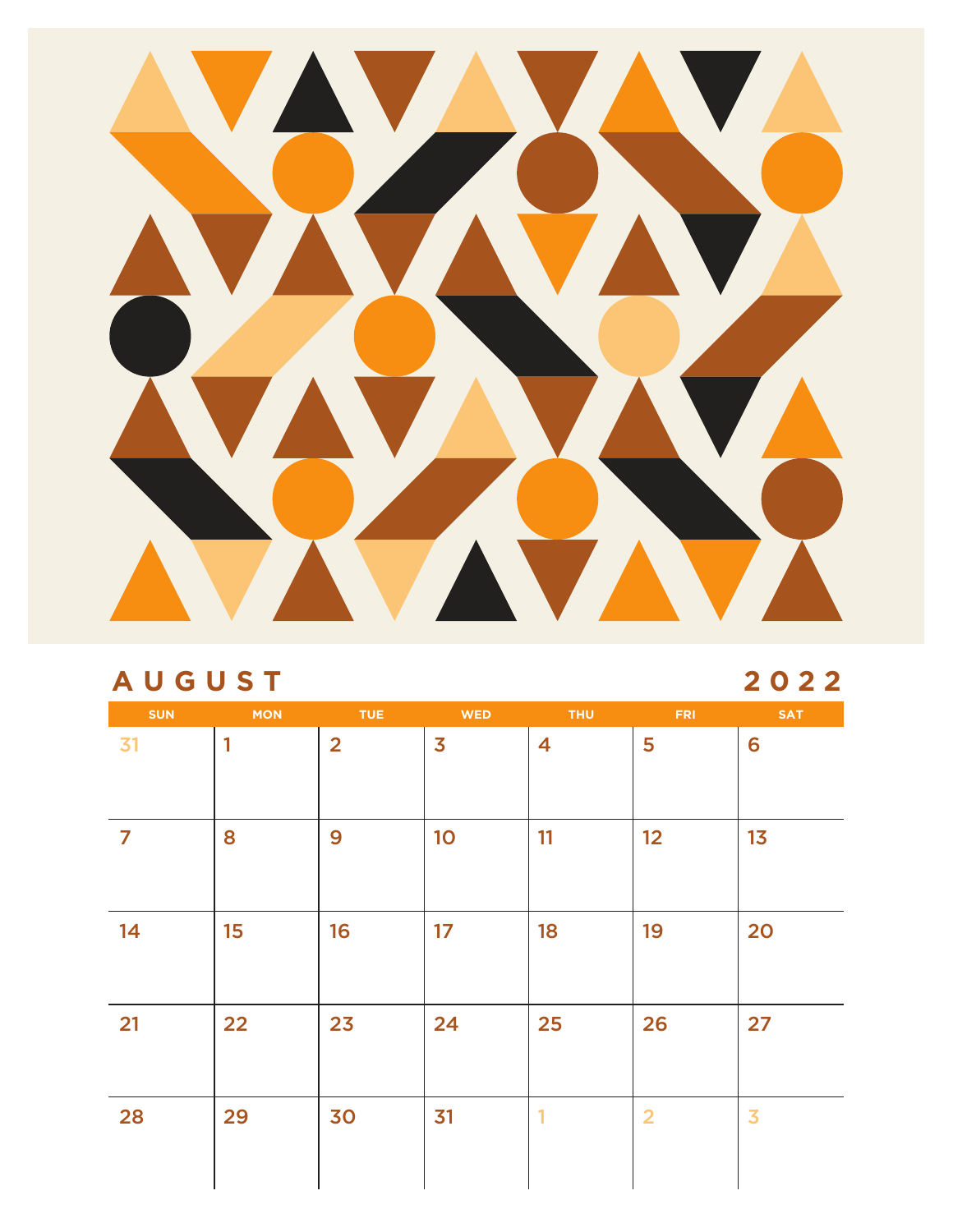

#### **SEPTEMBER 2022**

| <b>SUN</b>              | <b>MON</b>       | <b>TUE</b> | <b>WED</b>     | <b>THU</b> | <b>FRI</b>     | <b>SAT</b>              |
|-------------------------|------------------|------------|----------------|------------|----------------|-------------------------|
| 28                      | 29               | 30         | 31             | 1          | $\overline{2}$ | $\overline{\mathbf{3}}$ |
|                         |                  |            |                |            |                |                         |
| $\overline{\mathbf{4}}$ | 5                | 6          | $\overline{7}$ | 8          | 9              | 10                      |
|                         | <b>Labor Day</b> |            |                |            |                |                         |
| 11                      | 12               | 13         | 14             | 15         | 16             | 17                      |
|                         |                  |            |                |            |                |                         |
| 18                      | 19               | 20         | 21             | 22         | 23             | 24                      |
|                         |                  |            |                |            |                |                         |
| 25                      | 26               | 27         | 28             | 29         | 30             | $\mathbf{I}$            |
| Rosh Hashanah           |                  |            |                |            |                |                         |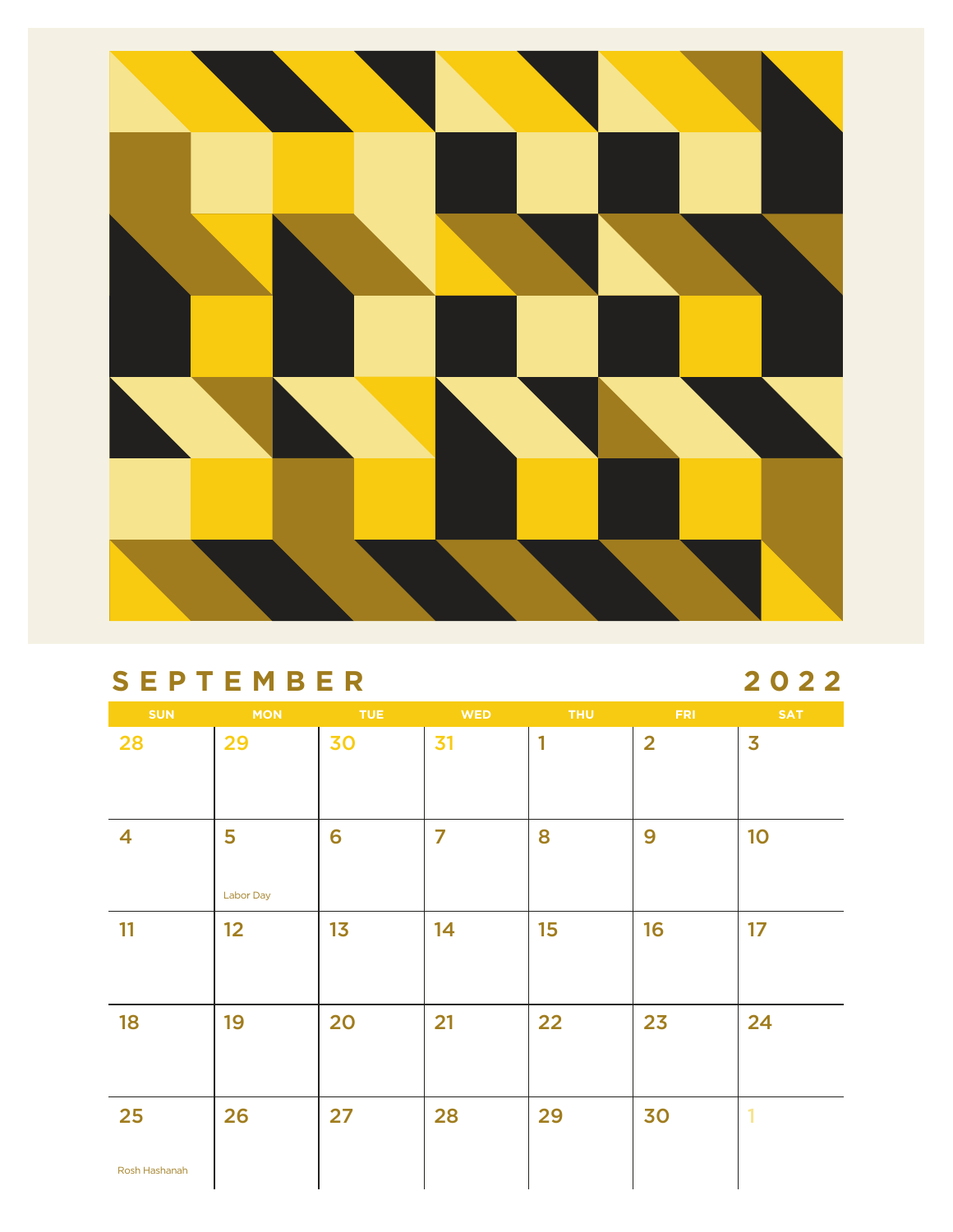

#### **OCTOBER 2022**

| <b>SUN</b>     | <b>MON</b>                       | TUE                     | <b>WED</b>      | THU | FRI            | <b>SAT</b> |
|----------------|----------------------------------|-------------------------|-----------------|-----|----------------|------------|
| 25             | 26                               | 27                      | 28              | 29  | 30             | 1          |
| $\overline{2}$ | $\overline{\mathbf{3}}$          | $\overline{\mathbf{4}}$ | 5<br>Yom Kippur | 6   | $\overline{7}$ | 8          |
| 9              | 10<br>Indigenous<br>Peoples' Day | 11                      | 12              | 13  | 14             | 15         |
| 16             | 17                               | 18                      | 19              | 20  | 21             | 22         |
| 23             | 24                               | 25                      | 26              | 27  | 28             | 29         |
| 30             | 31<br>Halloween                  |                         |                 |     |                |            |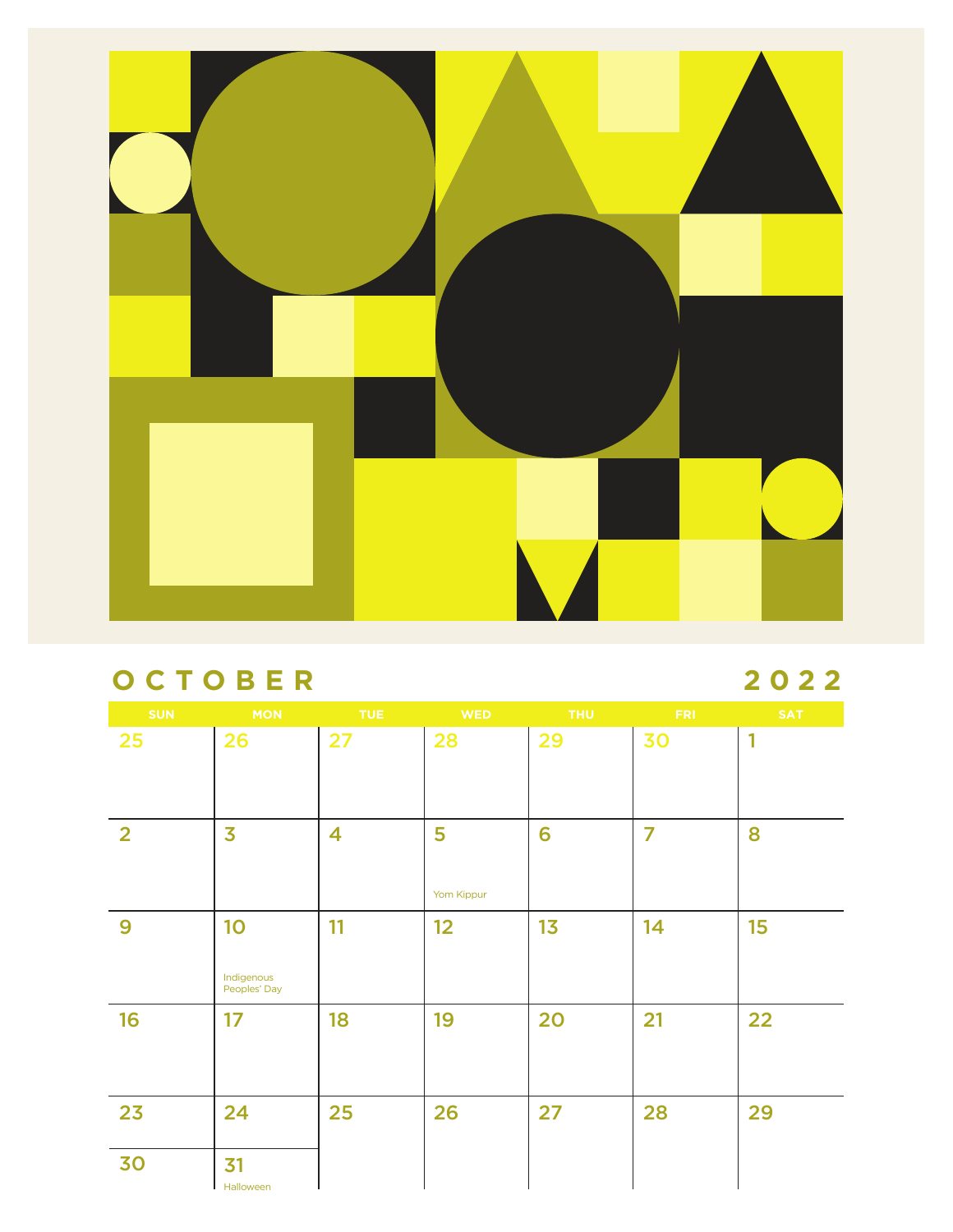

#### **NOVEMBER 2022**

| <b>MON</b> | <b>TUE</b>          | <b>WED</b>     | <b>THU</b>              | <b>FRI</b>              | <b>SAT</b>              |
|------------|---------------------|----------------|-------------------------|-------------------------|-------------------------|
| 31         | 1                   | $\overline{2}$ | $\overline{\mathbf{3}}$ | $\overline{\mathbf{4}}$ | 5                       |
|            |                     |                |                         |                         |                         |
| 7          | 8                   | 9              | 10                      | 11                      | 12                      |
|            | <b>Election Day</b> |                |                         | <b>Veterans Day</b>     |                         |
| 14         | 15                  | 16             | 17                      | 18                      | 19                      |
|            |                     |                |                         |                         |                         |
| 21         | 22                  | 23             | 24                      | 25                      | 26                      |
|            |                     |                | Thanksgiving            |                         |                         |
| 28         | 29                  | 30             | ٩                       | $\overline{2}$          | $\overline{\mathbf{3}}$ |
|            |                     |                |                         |                         |                         |
|            |                     |                |                         |                         |                         |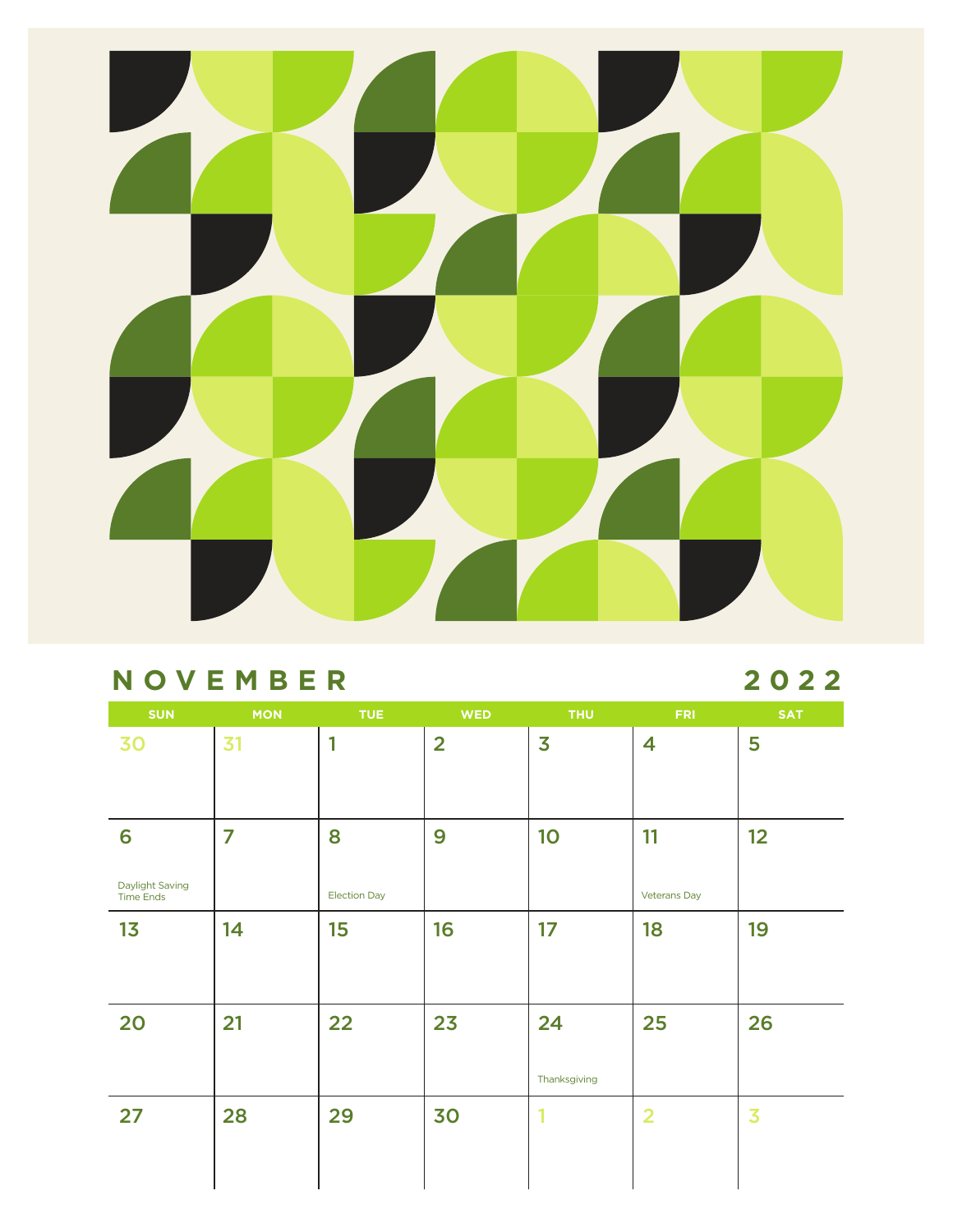

#### **DECEMBER 2022**

| <b>SUN</b>    | <b>MON</b>     | <b>TUE</b> | <b>WED</b>     | <b>THU</b> | <b>FRI</b>     | <b>SAT</b>              |
|---------------|----------------|------------|----------------|------------|----------------|-------------------------|
| 27            | 28             | 29         | 30             | 1          | $\overline{2}$ | $\overline{\mathbf{3}}$ |
| 4             | 5              | 6          | $\overline{7}$ | 8          | 9              | 10                      |
| 11            | 12             | 13         | 14             | 15         | 16             | 17                      |
| 18            | 19<br>Hanukkah | 20         | 21             | 22         | 23             | 24<br>Christmas Eve     |
| 25            | 26             | 27         | 28             | 29         | 30             | 31                      |
| Christmas Day |                |            |                |            |                | New Year's Eve          |